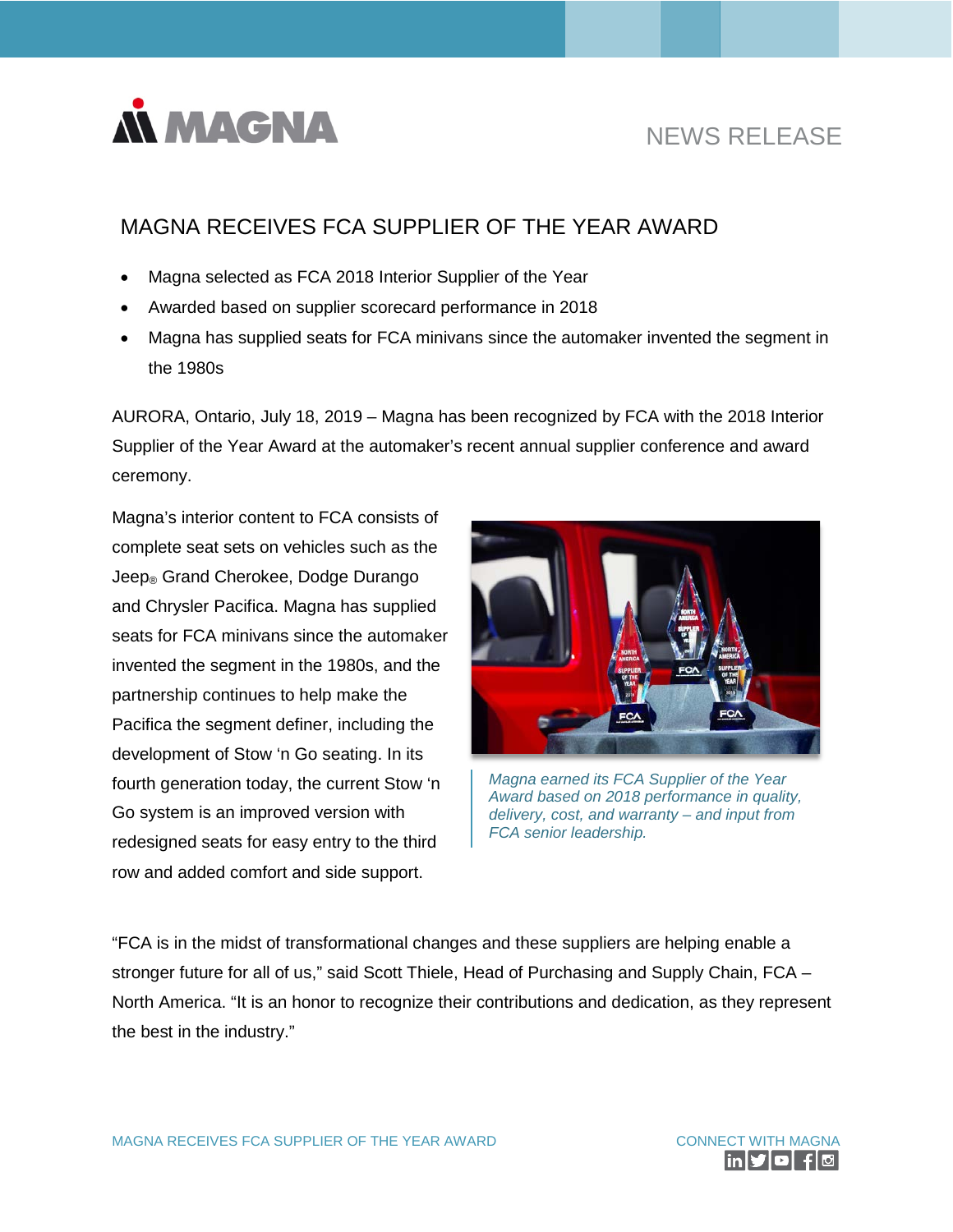Award recipients were determined based on an evaluation of each company's supplier scorecard performance in 2018 – a rating system that evaluates supplier performance in quality, delivery, cost, and warranty – and input from FCA senior leadership.

"On behalf of Magna and our award-winning seating team, we thank FCA for this recognition and look forward to continuing our partnership," said Mike Bisson, president of Magna Seating. "We take great pride in providing FCA and their vehicle owners with flexible, comfortable, easily reconfigurable seats to suit their lifestyles."

### TAGS

Automotive supplier awards, FCA, automotive seats

#### INVESTOR CONTACT

Louis Tonelli, Vice-President, Investor Relations [louis.tonelli@magna.com,](mailto:louis.tonelli@magna.com) (+1) 905.726.7035

### MEDIA CONTACT

Tracy Fuerst, Global Director of Corporate Communications & PR [tracy.fuerst@magna.com,](mailto:tracy.fuerst@magna.com) (+1) 248.631.5396

#### ABOUT MAGNA

We are a mobility technology company. We have more than 169,000 entrepreneurial-minded employees and 338 manufacturing operations and 89 product development, engineering and sales centres in 28 countries. We have complete vehicle engineering and contract manufacturing expertise, as well as product capabilities which include body, chassis, exterior, seating, powertrain, active driver assistance, electronics, mirrors & lighting, mechatronics and roof systems. Magna also has electronic and software capabilities across many of these areas. Our common shares trade on the Toronto Stock Exchange (MG) and the New York Stock Exchange (MGA). For further information about Magna, visit www.magna.com.

# # #

**THIS RELEASE MAY CONTAIN STATEMENTS WHICH CONSTITUTE "FORWARD-LOOKING STATEMENTS" UNDER APPLICABLE SECURITIES LEGISLATION AND ARE SUBJECT TO, AND EXPRESSLY QUALIFIED BY, THE CAUTIONARY DISCLAIMERS THAT ARE SET OUT IN MAGNA'S REGULATORY FILINGS. PLEASE REFER TO MAGNA'S MOST CURRENT MANAGEMENT'S DISCUSSION AND ANALYSIS OF RESULTS OF**